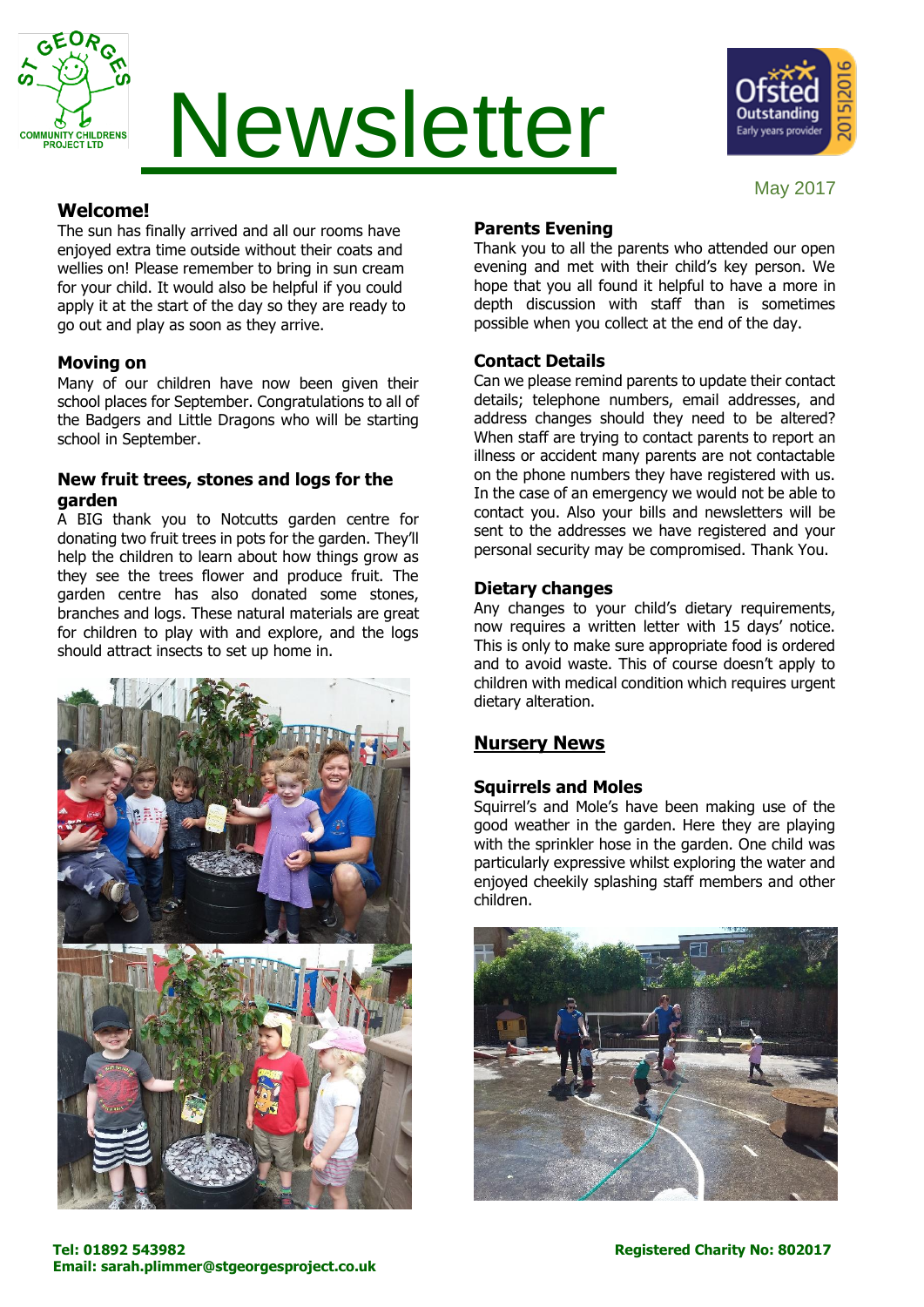#### **Badgers**

Many of our Badgers are busy working on their school skills, ranging from getting dressed and looking after themselves to recognising their numbers and letters. They have been enjoying playing outside in the good weather with the rest of the nursery and looking at the new plants that have been planted in the garden and on their balcony.



#### **Little Dragons Playgroup**

Well done and Thank You to all the parents in Little Dragons who helped raise £141 for at the Easter Coffee morning. Little Dragons have been outside and started the trend for waterplay as can be seen below. In addition to this they have been busy planting in the allotment and continued their theme of 'People Who Help Us' by vising the Kent and Sussex Fire and Rescue Service.



# **Fundraising news**

# **Can you help at the summer fair?**

This year the summer fair takes place on Friday 21 July, from  $3 - 6:30$ pm and we'd love you to join us!

We're looking for volunteers in the lead up to the summer fair (e.g. to wrap prizes), setting up from midday on Friday 21 July and people to run stalls on the day (e.g. tombola, hook-a-duck, lucky dip). We also need donations of wine, chocolates etc. for the tombola.

If you can help, please get in touch with Ellie in the office or at [ellie.stewart@stgeorgesproject.co.uk](mailto:ellie.stewart@stgeorgesproject.co.uk)

# **St George's Quiz Night**



We're holding a fundraising quiz night at Jean's Kitchen on Thursday 22 June to raise money and build relationships with local businesses. You can book your tickets [here](https://www.eventbrite.co.uk/e/st-georges-quiz-night-tickets-33212907701)

#### **Golf Day**

We have decided to team up with West Kent Chamber of Commerce's charity golf day taking place on 27<sup>th</sup> June, rather than hold our own separate one on 27<sup>th</sup> April. You can book a place through their website. We're so pleased to have been chosen as West Kent Chamber of Commerce's charity of the year!

# Dates for the diary

| 26th May 2017             | Last Day of Term for Little<br>Dragons |
|---------------------------|----------------------------------------|
| 30th May-2nd<br>June      | <b>Holiday Club</b>                    |
| 5 <sup>th</sup> June 2017 | First Day Back for Little<br>Dragons   |
| 22nd June 2017            | St George's Quiz Night at<br>Jean's    |
| 21st July 2017            | Summer Fair                            |
| 21st July 2017            | Little Dragons Last Day of<br>Term     |

**Don't forget if you have any questions about your child's care or St George's in general then please let us know.** 

**Thanks so much for your support,** 

**Tel: 01892 543982 Registered Charity No: 802017 Email: sarah.plimmer@stgeorgesproject.co.uk**